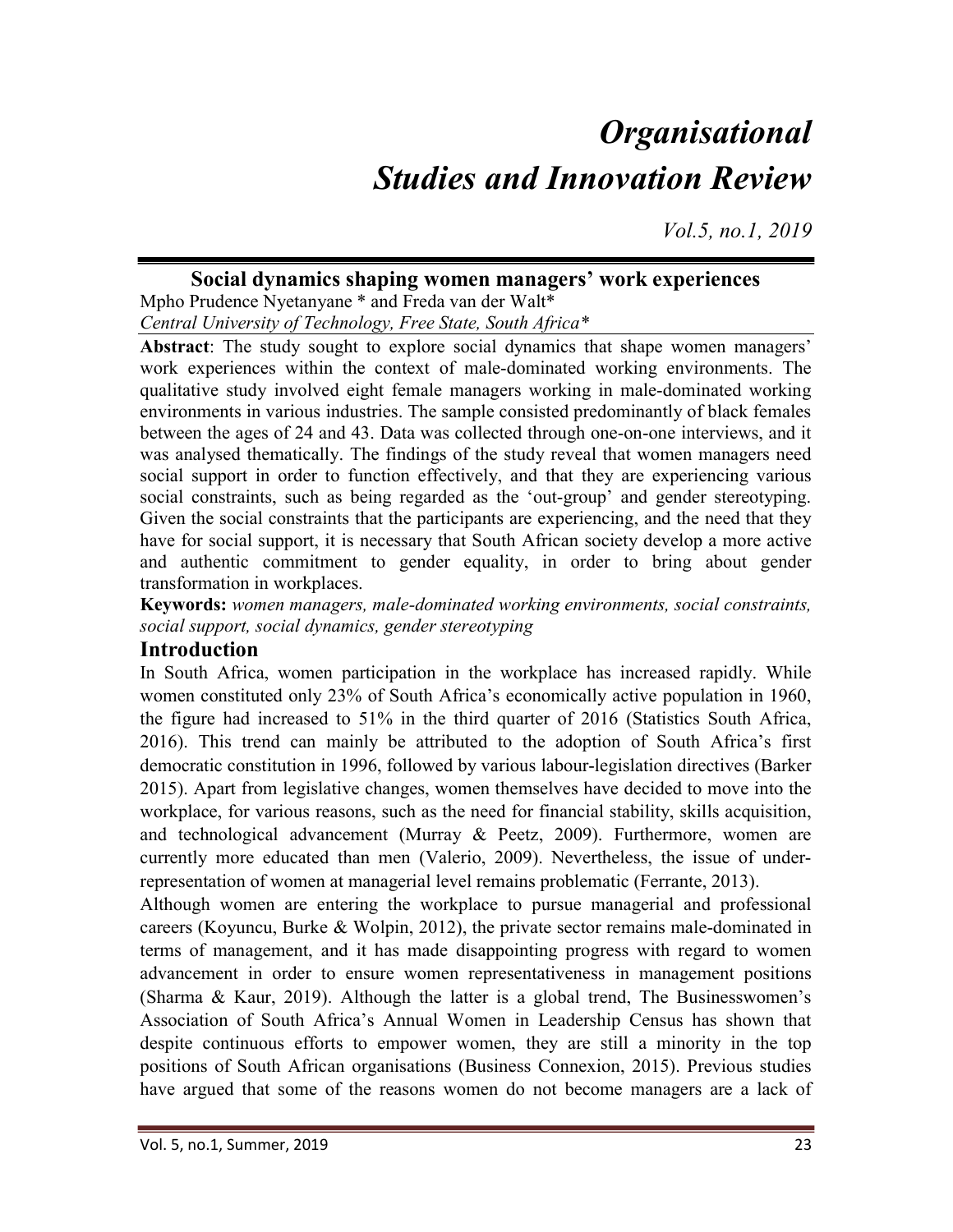management education and training, being excluded during recruitment and selection, and the rejection of competitiveness (Maphunye, 2006).

The lack of women managers on managerial level, seems to be more noticeable in maledominated working environments. This is mainly because the dynamics that exist in male-dominated working environments are significantly different from those that exist in more mixed-gender environments or women-dominated environments (Damaske, 2011). In male-dominated working environments, women are usually more vulnerable and challenged than men, and, as such, they experience more gender oppression, discrimination and stereotyping (Damaske, 2011; Mayer, 2016). This is mainly because ideas about the values and the culture of the organisation are formed by men (Hoobler, Lemmon & Wayne, 2011), which impedes women progression, and significantly reduces the length of time that women are prepared to stay with and develop their careers with a particular employer (Newcombe, 2013).

Sharma and Kaur (2019) state that the barriers preventing women advancing to management positions are universal and be divided between artificial barriers (i.e. personal, organisational and societal barriers) and natural barriers (i.e. level of education or career progression opportunities). Obstacles that women face in male-dominated working environments include less career success, fewer leadership opportunities, social isolation from male peers, and slower career advancement (Germain, Herzog  $\&$ Hamilton, 2012). Furthermore, men usually have more resources, privileges and definitional power in male-dominated industries, which perpetuates discriminatory practices, policies and ideologies (Damaske, 2011). Thus, a male-dominated organisational culture would seem to promote stereotyping and discrimination of women in management, which is expected to negatively influence their well-being. This study therefore sought to investigate social barriers or dynamics that may pose constraints to women in the South African work context.

#### South African studies

Various scholars have conducted research regarding women managers in the South African context, but not necessarily in male-dominated environments. A study conducted by Van Wijk (2005) found that men in the South African Navy, which is maledominated, showed resistance to women because of 'fear of deprivation', that is, they feared losing status, privileges, and opportunities to women. The study also found that sexual harassment is rife in this male-dominated working environment, particularly during the pre-integration phase (Van Wijk 2005). Singh (2012) investigated women in a male-dominated working environment (i.e. working with earthmoving equipment), with specific emphasis on stress management through self-awareness and reflection. She found that women in this environment face unique challenges and stressors, which act as barriers to their advancement (Singh 2012). In another South African study, Martin (2013) conducted a study into the experiences of women in male-dominated professions in South Africa, and the findings of the study suggest that women working in such professions are experiencing challenges such as discrimination and bias, physical and health-related difficulties, negative emotions, a lack of real transformation, and work-life balance problems. These studies confirm that women are still experiencing social and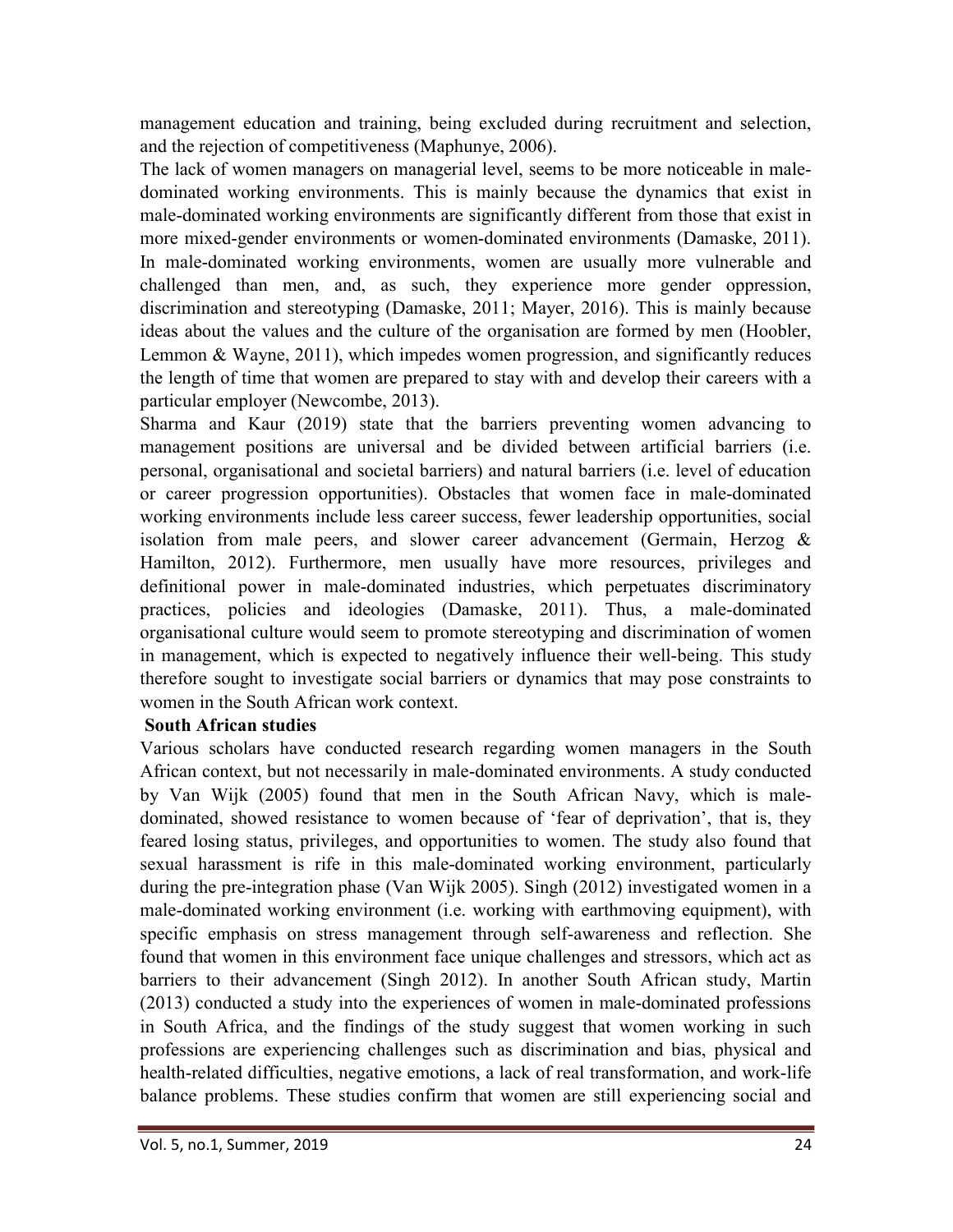other constraints, despite various transformation initiatives. For this reason, it is necessary to understand how social dynamics shape the work experiences of women, in particular women managers.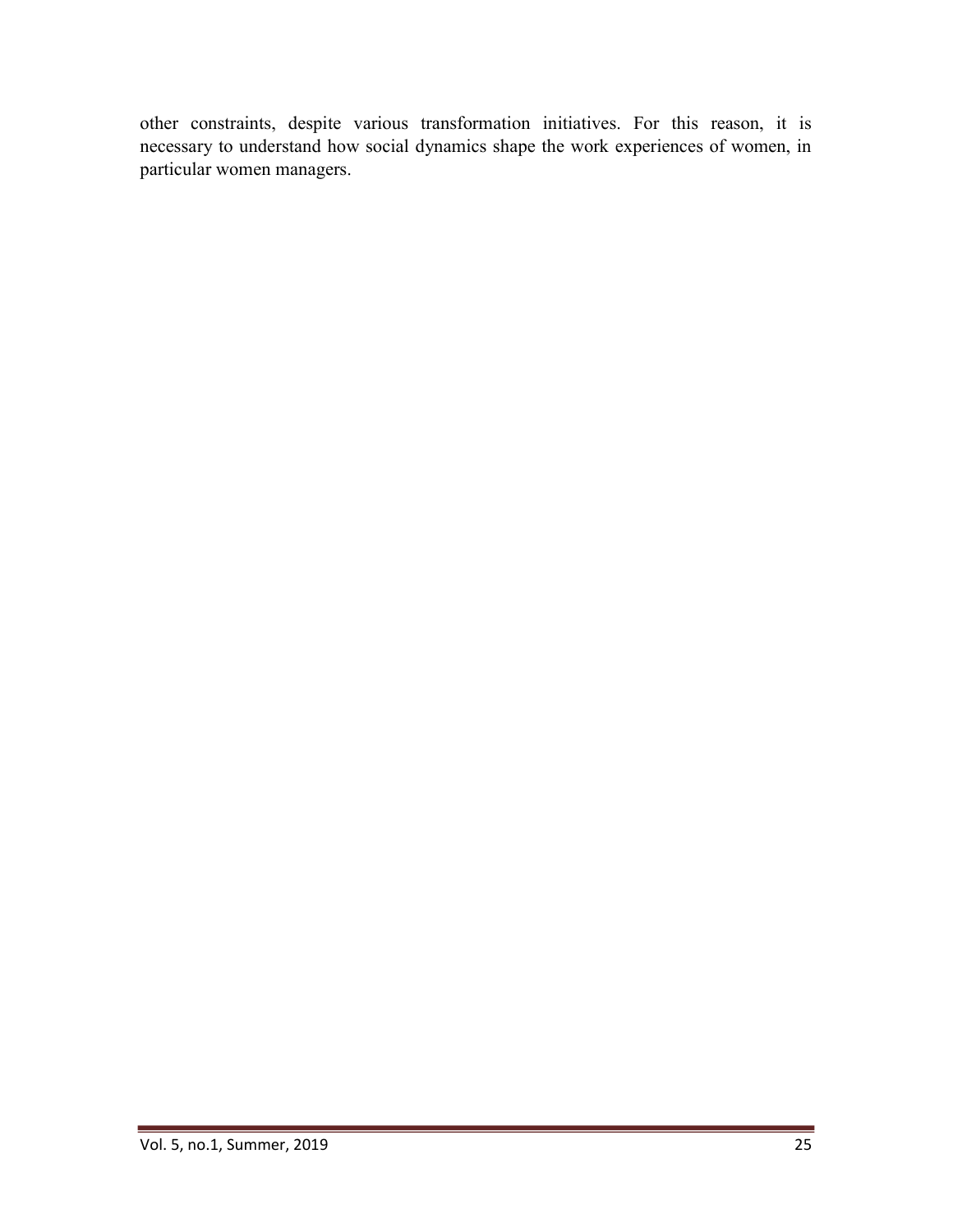# Method

## Participants and setting

The participants were eight women managers from various professions working in maledominated working environments. The participants were selected by means of purposive sampling, and the final sample consisted mainly of black women in the age group of 24– 43 years. The sample included managers at various managerial levels within their respective organisations.

#### Procedure and data collection

Permission to conduct the study was granted by the research committee of a public university in South Africa. The participants provided individual written consent to participate in the study. They were informed that participation in the study was voluntary, and that, as such, they were free to withdraw from the study at any time. In addition, they were assured that their identity and personal information would be kept confidential at all times.

The interviews were conducted by a trained researcher at a venue which was agreed upon before the interviews commenced. It was requested that the interviews be conducted in the workplace that was the natural setting within which the women managers were working. The women managers completed semi-structured interviews which focused on work-life balance, partner support, perceived gender stereotyping, and success behaviours. Use of open-ended questions afforded the respondents the opportunity to tell their stories as they had experienced them. The interviews were recorded, with the permission of the participants. After the interviews, the recorded interviews were transcribed verbatim. The researcher kept notes during the interviews and recorded the notes in a reflective journal after the interviews. The interviews took approximately 30 minutes to complete.

## Data analysis

Data was thematically analysed by means of thematic content analysis. The following procedure was followed: first the researcher familiarised herself with the data, after which it was coded and themes were developed. This was done by following a process of using inductive reasoning to identify core meanings. The themes that emerged were checked and verified by a research psychologist and an industrial psychologist, for confirmation and/or criticism.

# Findings

The following themes emerged from the qualitative data gathered: social support needed by women managers, and social constraints experienced by women managers.

#### Theme 1: Social support needed by women managers

The first theme that emerged was the need for social support by women managers. The respondents indicated that they needed support in order to function effectively as managers in male-dominated working environments. The need for family support was demonstrated by the following comments:

I have a very understanding family, so I have a great deal of support with regards to my work commitments […] it's much easier for me to be able to balance the two, because […] with the supportive structure that I have, it's much easier for me to be able to balance my personal and work commitments, and to make sure that it doesn't necessarily clash at any point. (Participant #5)

Well, at the moment I will say I'm lucky, because I am still staying with my mom,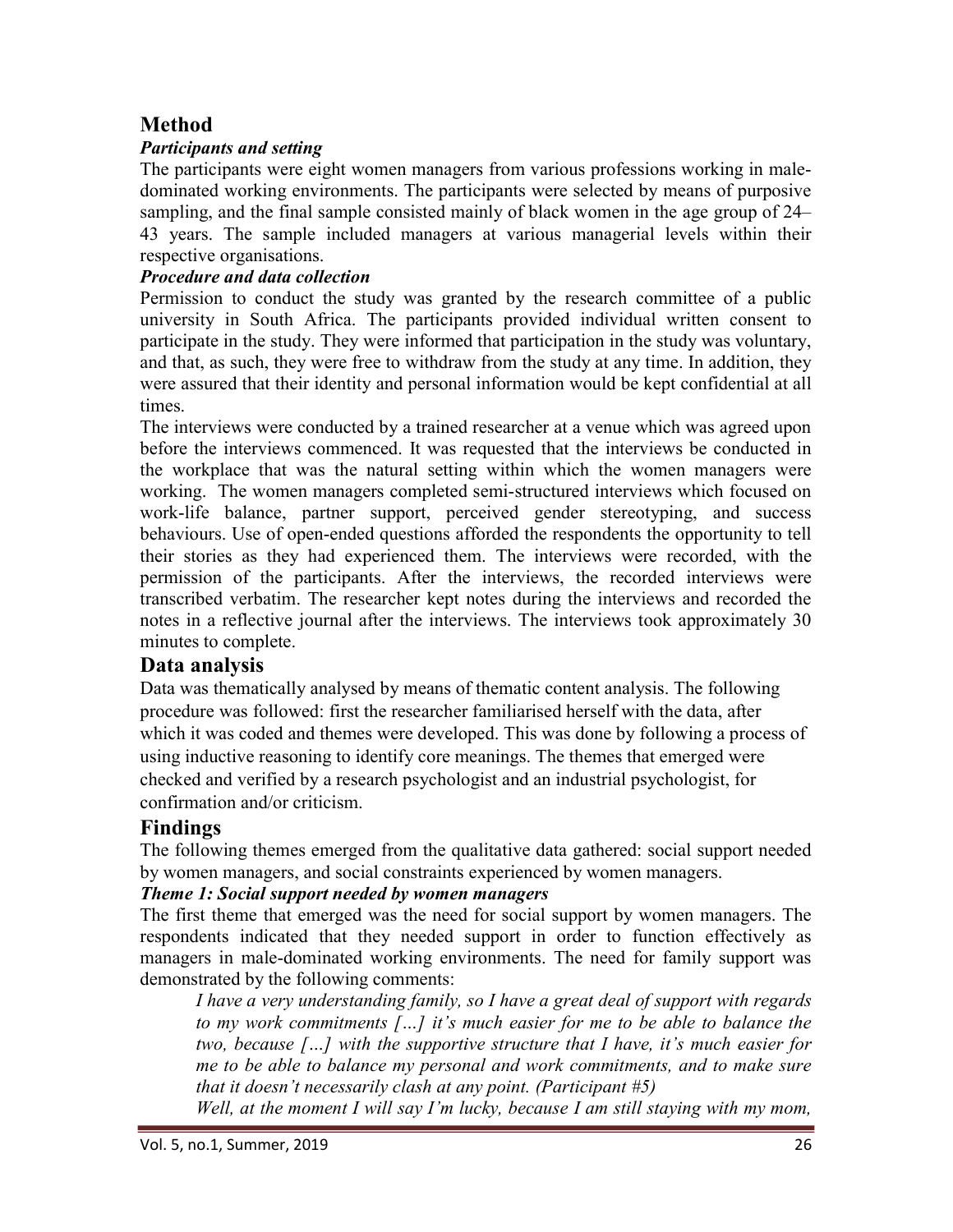so I'm balanced, because when I get home the kids are bathed, they have eaten [...] so I don't have stress. (Participant #6)

I have the support of my family. (Participant  $#3$ )

Respondents also noted that spousal support is essential in order to function effectively as a women manager in male-dominated working environments. This was demonstrated by the following comments:

It's just me and my husband at home, and he supports me 100% in my job, so that makes it a lot easier for me. (Participant  $#1$ )

I talk to him about the problems, and he gives me the solutions. He understands that the job I'm in is very stressful, and he helps me with the homely duties, so he compensates for the other males at my job, because they do not understand. He supports me 100%. (Participant #2)

We have a lot of discussions, and especially because of the  $\lceil \ldots \rceil$  position that  $I$ have. (Participant #8)

The importance of having support while having young children was demonstrated as follows:

When I was younger and I had to go out, I had a good support system, with my parents being close by. You cannot be a female manager if you do not have a good support system, especially when you have smaller kids […] you just make it work because you want to. (Participant #1)

One respondent mentioned that

 $[i]$ f you are a female, you have to do the whole dominant thing, the whole 'I do not care what your family life is; do the work!' (Participant #2).

It is thus important that male-dominated workplaces become more aware of the importance of creating work-life balance. This will be particularly important in the case of women managers that have little or no social support.

#### Theme 2: Social constraints experienced by women managers

The second theme that emerged was social constraints experienced by women managers. This theme will be discussed in terms of two sub-themes, namely group identity and stereotyping.

 $\triangleright$  Group identity

The respondents reported that they were regarded as an 'out-group'. This was demonstrated by comments such as the following:

I will state my view, I will try to persuade them, but if males decide that that is what they want to do, they stick together, and they will enforce it  $[...]$  there was a male clan that decided  $[\dots]$  and, yes, they enforced it. (Participant #1)

One male can only listen to another male when decisions are made; a female can't necessarily get up to the standard of the males. (Participant #2)

Women can also influence certain things in the organisation, but it will always be challenged by the male counterparts. (Participant #3)

 $\triangleright$  Stereotyping

Two forms of stereotyping were reported, namely general gender stereotyping, and stereotyping of managerial positions.

 $\triangleright$  General gender stereotyping

In terms of general gender stereotyping, most of the respondents mentioned that general gender stereotyping still exists in the workplace. The existence of general gender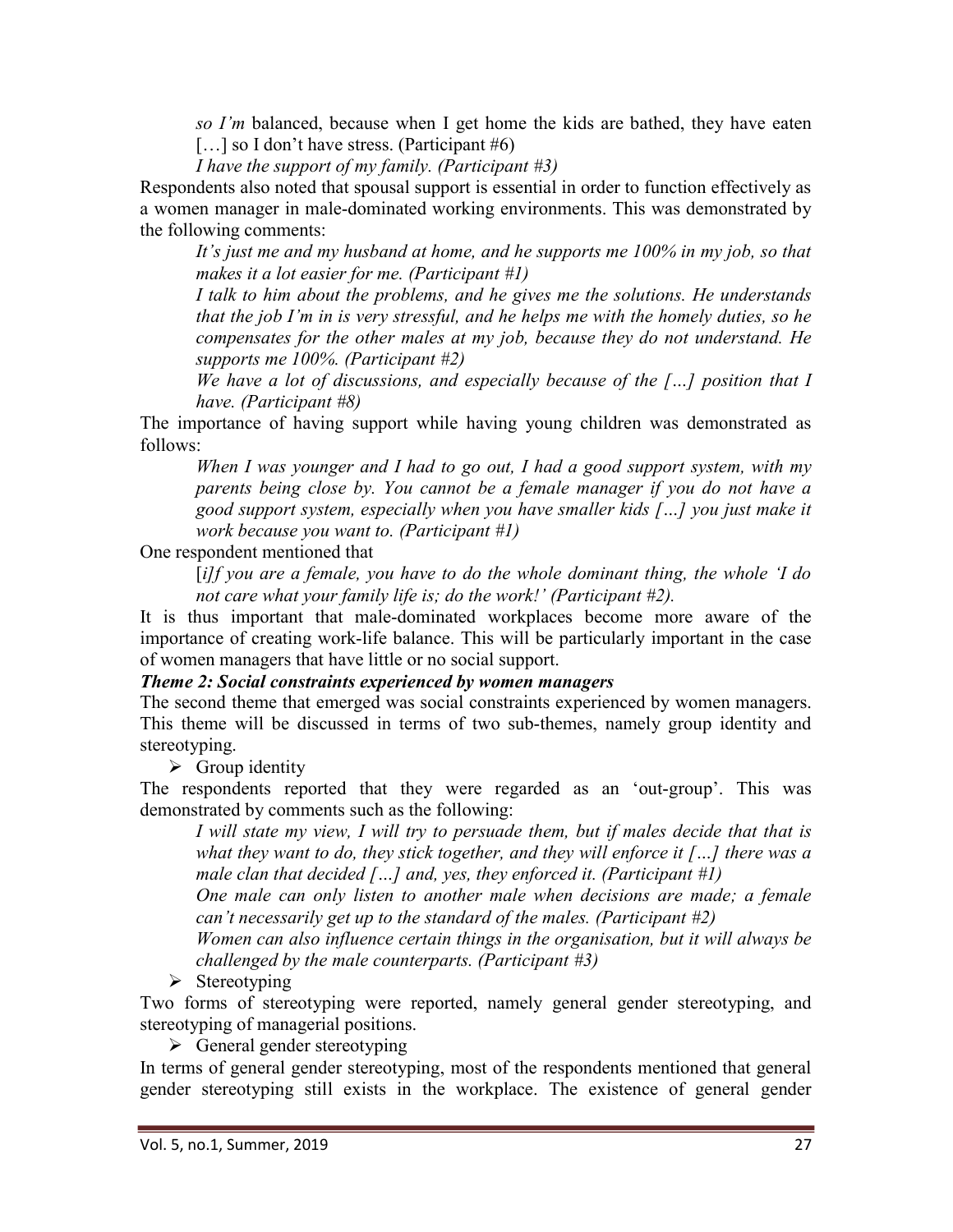stereotyping with reference to women's sexuality and associated issues was demonstrated by the following comments:

After I was appointed as manager, I experienced sexual harassment in the workplace [...] it was a form of somebody having sexual advancements towards me that I didn't like […] women are just taken as objects […] small things like 'It's that time of the month', 'You should be a mother by now', 'You should go home', 'A woman's place is in the kitchen', even when they are joking, it hits the spot. (Participant #2)

Because you have a pair of breasts  $\lceil \ldots \rceil$  they think it's  $\lceil \ldots \rceil$  repellent for women to be part of this industry. (Participant #5)

Whether you are a manager or you are just whoever, you are a mother, and you are a wife to somebody  $\lceil \ldots \rceil$  I am deemed to be emotional when it is that time of the month [when I have my menstrual period]. (Participant #7)

Stereotyping in the workplace has led to women often being categorised according to four roles, namely the sex object (seductress), the mother (madonna), the child (pet), or the iron maiden (Kanter, cited in Neal, 2009). Each of the respondents mentioned that they had experienced one or more of these forms of gender stereotyping. The only type of stereotyping that was not experienced by any of the respondents was 'child' stereotyping. In terms of 'sex-object' stereotyping, the respondents noted that women in the workplace are judged based on their appearance and actions, which causes men to make sexual advances, which often culminates in sexual harassment. Two of the respondents mentioned sexual harassment during the interviews. One of them mentioned that sexual harassment may hamper women advancement in the workplace. The other mentioned that she had been subjected to sexual harassment, and that a disciplinary hearing had taken place. However, no penalty had been imposed on the perpetrator, because

 $[t]$ hey didn't take my word for it; they said I was just being a woman, so that would be that (Participant #4).

 $\triangleright$  Stereotyping of managerial positions

With regard to the managerial position itself, the women in the sample experienced stereotyping, which is evident from the following responses by the participants:

As a woman, you are expected to wear these suits, and to portray yourself basically as a man, and to minimise your womanhood as much as possible [...] They [men] will always see you as a woman first, even though we should view each other as colleagues, and as equals. (Participant #8)

Men think you don't have the necessary skills to be a manager in this field  $[...]$ They still think you are unable to do the job. (Participant  $#2$ )

Men don't believe that whatever we do will make it better  $\lceil \ldots \rceil$  it's like they will always know these things are heavy; you can't carry them  $[...]$  Men think you can't do the job, and it's hard to be promoted, because men think women belong home with the kids. (Participant  $#3$ )

They [men] think they know everything, especially in the manufacturing industry [...] because they have been exposed to that before by their dads, and whatever [...] by the time you start learning the ropes, then everybody thinks you are such a dumb somebody. (Participant #7)

As women, we feel that we are not as good  $[...]$  we can never really compare to men. (Participant #4)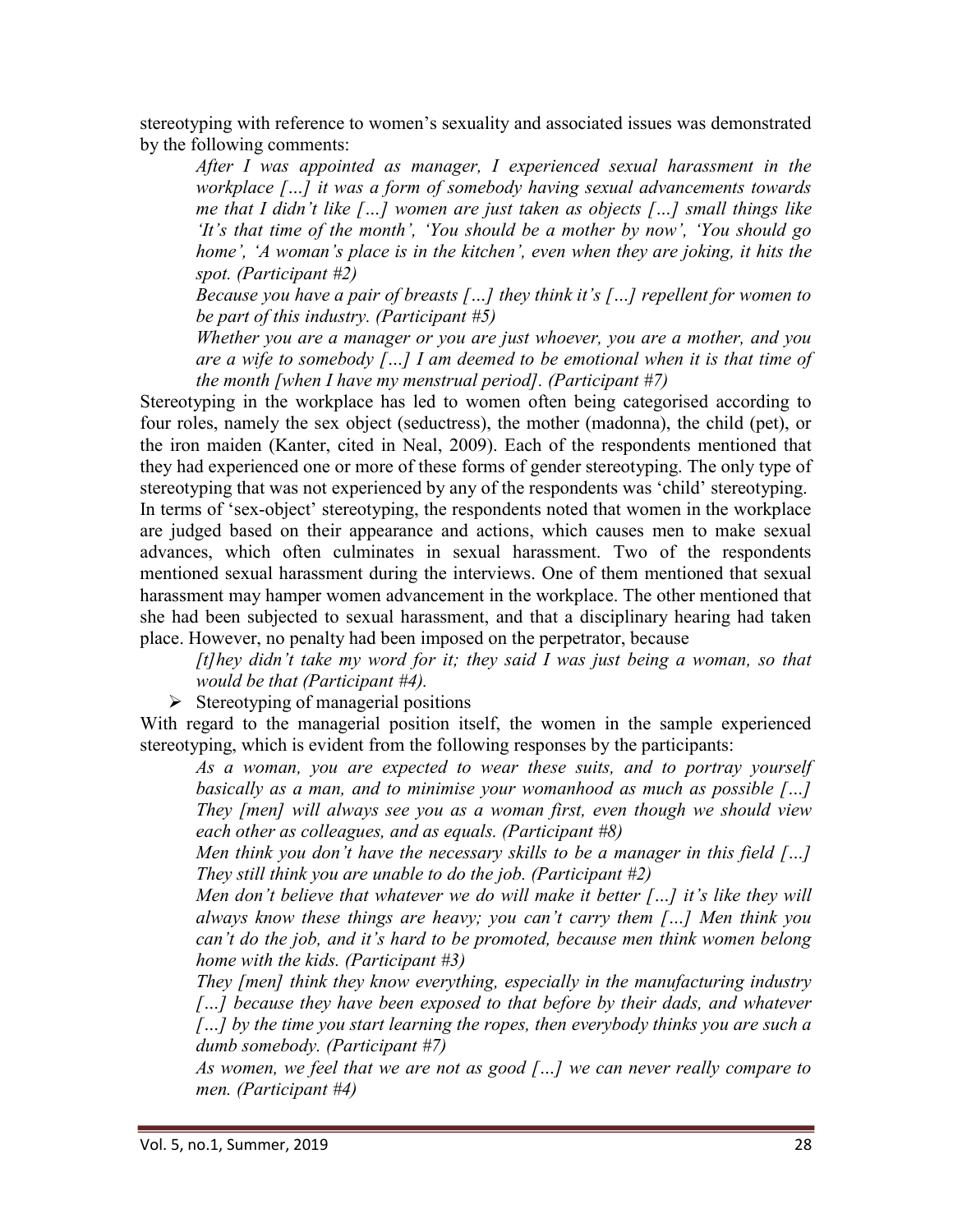The respondents mentioned that as women managers, they had to display characteristics traditionally associated with men, as is evident from the following responses:

You have to take the not so pleasing characteristics of a man for the men there to take you seriously. They [men] still think you are unable to do the job. (Participant #2)

Sometimes to be taken seriously, you have to be as aggressive as a man. (Participant #3)

To be taken seriously, you have to behave like a man […] you have to be quite assertive and display such characteristics that are more inherent to men. (Participant #4)

## **Discussion**

The following themes that emerged from the qualitative data gathered are discussed under the following themes: social support needed by women managers, and social constraints experienced by women managers

#### Theme 1: Social support needed by women managers

The first theme that emerged was the need for social support by women managers. The respondents indicated the importance of family and spousal support in order to function effectively as women managers. This support becomes increasingly important in the case of women managers with young children. The findings in terms of social support are consistent with the findings of Mashupi (2013), who reported that support systems are a necessity to cope as a senior manager in a male-dominated industry (civil engineering, in the case of her study). However, while the respondents in the current study only referred to the support of family and the spouse, respondents in Mashupi's (2013) study indicated support in a variety of forms, namely mentors, the work environment, family, friends, domestic helpers, and au pairs.

From the responses of the participants, the general feeling was that it is almost impossible for women managers to cope with their managerial roles in male-dominated working environments without receiving social support, although the support can take different forms. This reliance on social support can be attributed to organisations glorifying employees that work as if they do not have any personal life requirements (Martin, 2013). One respondent mentioned that "if you are a female, you have to do the whole dominant thing, the whole 'I do not care what your family life is; do the work!'" (Participant 2). It is thus important that male-dominated workplaces become more aware of the importance of creating work-life balance. This will be particularly important in the case of women managers that have little or no social support.

#### Theme 2: Social constraints experienced by women managers

The second theme that emerged was social constraints that have shaped women managers' experiences in male-dominated working environments. The following social constraints were identified from the responses of the participants: group identity, and stereotyping.

 $\triangleright$  Group identity

In terms of group identity, respondents indicated that men are still regarded as the "ingroup" in male-dominated working environments, while women are seen as an "outgroup". This is not surprising, since men dominate male-dominated working environments. However, this group membership influences the way men perceive, feel, and behave towards women in various work settings. Furthermore, it can lead to gender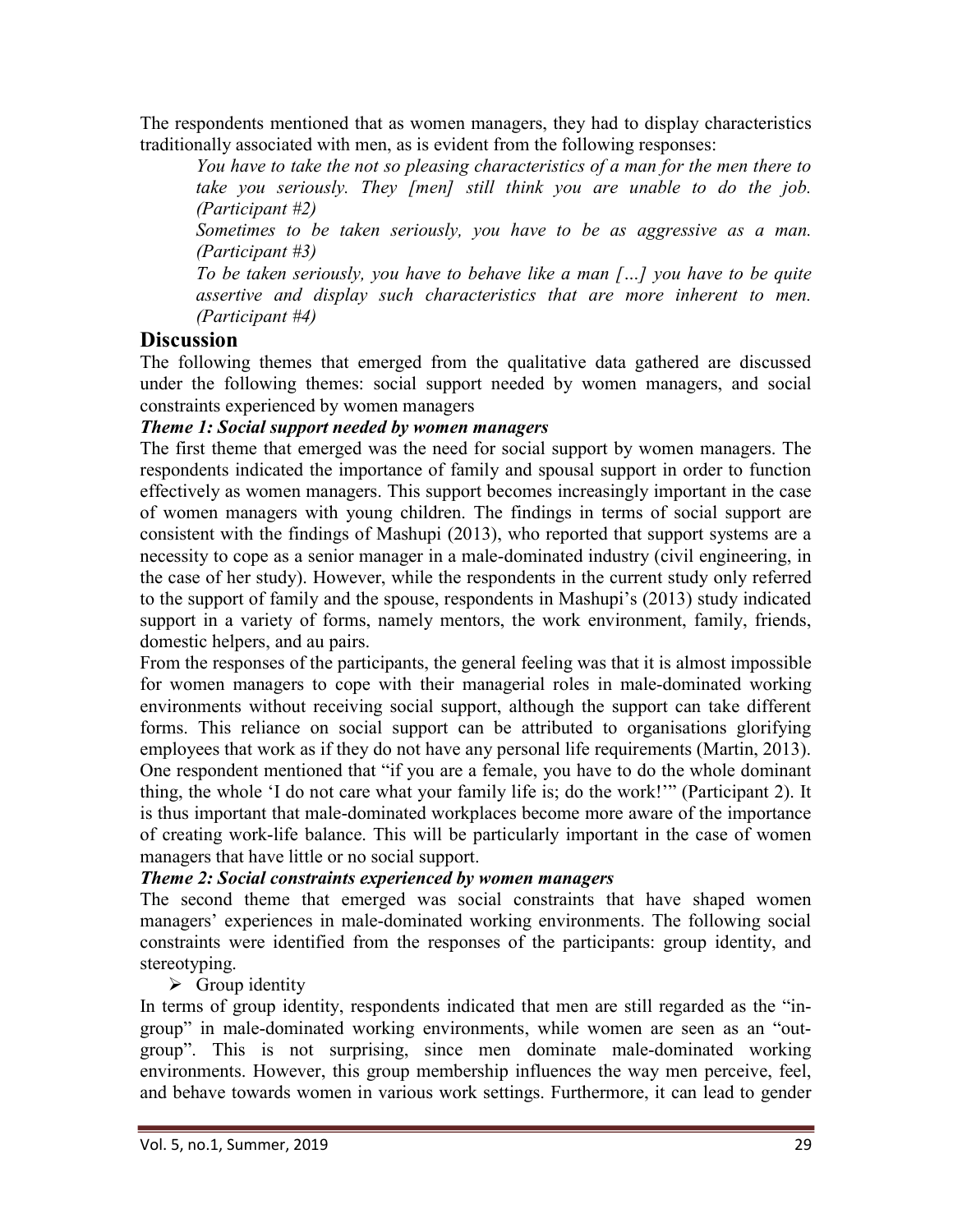stereotyping, discrimination, and conflict in the workplace (Hewstone, Rubin & Willis, 2002), which was mentioned by some of the respondents.

At a more subtle level, in-group/out-group behaviour can lead to differential treatment, which was also mentioned by the respondents. Respondents indicated that men are inclined to act in a dominant manner towards the out-group (i.e. women), by forming male clans in the workplace, which leads to women feeling inferior and less capable than men of being successful in managerial positions. The respondents also noted that they are not fully accepted because of their gender.

The findings of the study in terms of "in-group"/"out-group" behaviour are consistent with the findings of Martin (2013), who found that gaining acceptance into the male "ingroup" is a challenge for women once they enter a male-dominated working environment, and this can lead to discriminatory practices by their male counterparts. Mashupi (2013) found that most women do not have a sense of belonging, because of the "old-boys' network" that exists within the industry. This may lead to women isolating themselves and feeling inadequate to offer their opinions and make contributions during managerial decision making. This will not only have a negative impact on the well-being of women managers, but will also prevent women managers from functioning optimally, which, in turn, may influence organisational effectiveness.

 $\triangleright$  Stereotyping

Apart from the social constraint of gender identity, the women managers in the study also experienced stereotyping in the form of general gender stereotyping and stereotyping of managerial positions. In this regard, Mashupi (2013) found that gender-based stereotyping exists in male-dominated working environments, specifically in relation to the leadership styles of male managers versus women managers. In another study, Martin (2013) found that gender-based stereotyping is prevalent in male-dominated working environments, specifically in relation to how women are viewed as not being committed to their work, and to how they dress in the workplace, which can lead to behaviour manifestations such as sexual harassment.

Various forms of gender stereotyping were identified, namely "sex-object" stereotyping, "mother" stereotyping, "iron-maiden" stereotyping, and "sex-role" stereotyping. Each of the respondents mentioned that they have experienced one or more of these forms of gender stereotyping. The only type of stereotyping which was not experienced by any of the respondents was "child" stereotyping. In terms of "sex-object" stereotyping, the respondents noted that women in the workplace are judged based on their appearance and actions, which leads to men making sexual advances, which often ends up in sexual harassment.

Two of the respondents (Participant 2, Participant 5) mentioned sexual harassment during the interviews. One respondent (Participant 5) mentioned that sexual harassment may hamper women advancement in the workplace. The other respondent mentioned that she was subjected to sexual harassment, and that a disciplinary hearing took place. However, no penalty was imposed on the perpetrator, because "they didn't take my word for it; they said I was just being a woman, so that would be that" (Participant 2). This shows that although policies and procedures often exist in male-dominated workplaces, they are not always implemented as expected. This may cause women in male-dominated workplaces to keep silent about issues such as sexual harassment, which can be detrimental to their well-being and advancement in the workplace.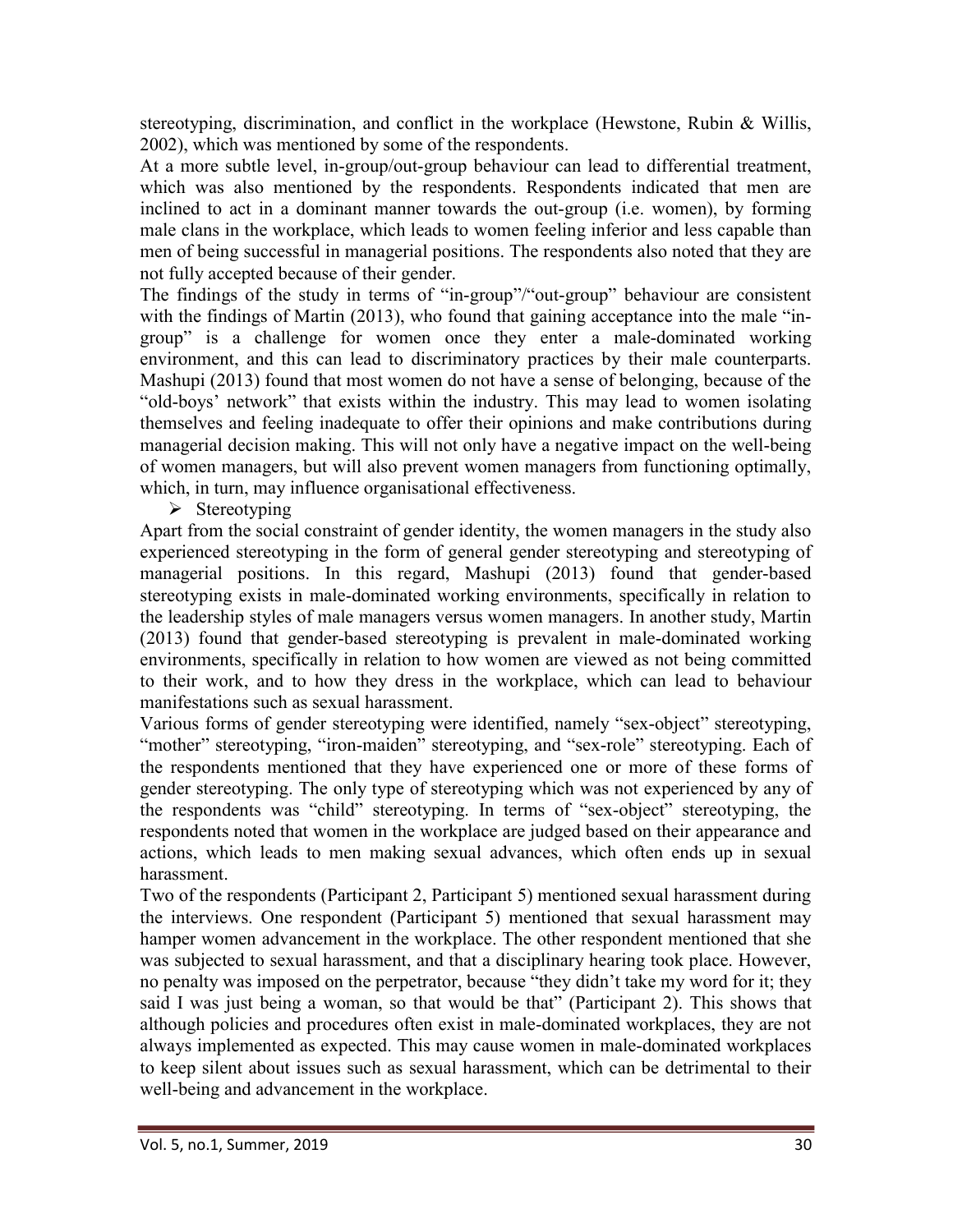Respondents that have experienced "mother" stereotyping noted that they were viewed as less serious professionals when planning families, because they are perceived as being mothers and wives, and their "place" is regarded as being "in the kitchen", not in the workplace. This shows that many men have not changed in their perceptions regarding women and the role that they play in the workplace, in households, and in society in general. It will be difficult for organisations to change these deeply held stereotypes, which have been entertained since early childhood.

Respondents also noted that they have experienced "iron-maiden" stereotyping. According to this type of stereotyping, it is expected of women to display male characteristics before they can be taken seriously in the workplace. This form of stereotyping can also be referred to as sex-characteristic stereotyping, i.e. stereotyping based on the sex of the usual job holder. Sex-characteristic stereotyping refers to women being defined as manly, which reinforces the idea that society often holds that to be confident, ambitious, and competitive are masculine traits, and thus unfeminine.

Most of the respondents mentioned that they had to display male characteristics before they can be taken seriously in the workplace. Two of the respondents (Participant 2, Participant 7) mentioned that women managers need to display dominance, be a "tough cookie", and not be seen as a "softie". Other respondents mentioned that they have to be aggressive like a man, always act like a man, be a bully like men are, and that women are expected to wear a suit and portray themselves basically as a man, thus minimising their womanhood as much as possible.

As was mentioned, none of the respondents experienced "child" stereotyping. "Child" stereotyping refers to women being seen as children, thus not having their opinions respected. This is an unexpected finding, because it shows that although men still perceive their women counterparts as "mothers", and they expect them to act as such, they are respected as women. It is possible that this originates from the cultures and upbringing of men, where they were taught to respect their mothers and sisters. Nevertheless, the aforementioned findings regarding gender stereotyping confirm that many women managers working in male-dominated working environments are experiencing gender-based stereotyping, but that they are not necessarily disrespected because they are women.

With regard to stereotyping of the managerial role, role congruity theory (Eagly, 1987) explains that there is incongruence between the female gender role and the manager role (Stoker, Van der Velde & Lammers, 2012). This often leads to the manager role being stereotyped as being more appropriate to men. Mashupi (2013) also found that genderbased stereotyping exists in male-dominated working environments, specifically in relation to the leadership style of male managers versus that of women managers. In another study, Martin (2013) found that gender-based stereotyping is prevalent in maledominated working environments, specifically in relation to how women are viewed as not being committed to their work, and to how they dress in the workplace, which can lead to behaviour manifestations such as sexual harassment.

The findings regarding the social dynamics that shape the experiences of women managers in male-dominated working environments confirm that not much social transformation has taken place since radical feminism emerged in the 1960s. In line with the thinking of radical feminists at the time, the findings of the study confirm that society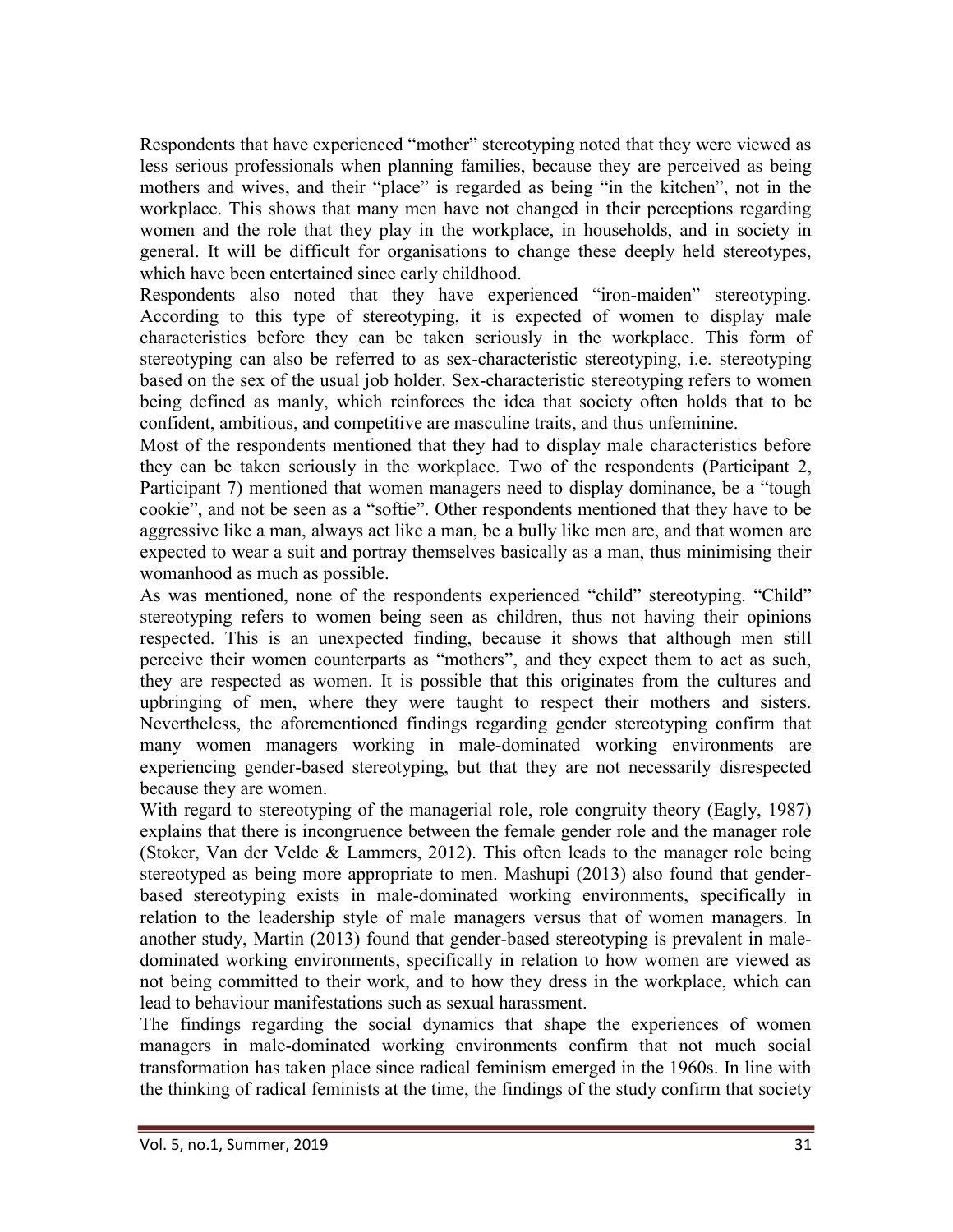must be changed at its core in order to dissolve rigid gender roles.

# Limitations

The following limitations should be taken into consideration when interpreting the findings of this study. Firstly, the sample was relatively small, and, as such, caution is advised when generalising the findings to a larger population. Because the research was only conducted in one geographical region, it is recommended that the study be replicated nationally. Secondly, the sample consisted mainly of Black females between the ages of 24 and 43 years. As a result, the findings are subject to cultural bias. Despite the aforementioned limitations, the study provides some valuable insights.

# Conclusion

The study set out to explore whether social dynamics shape women managers' work experiences in male-dominated working environments. The study found that despite government interventions to advance gender equality in society in general, and in the work context, social constraints are still hampering the well-being and career progression of women in male-dominated working environments. This hinders women managers from thriving, and it lends substance to the need for a more active and genuine commitment to gender transformation.

# References

Barker, F. 2015. The South African labour market: Theory & practice (5th ed.). Pretoria: Van Schaik.

Business Connexion. 2015. Organisational culture key to women empowerment. ITWeb Limited. http://www.itweb.co.za/office/bcx/PressRelease.php?StoryID=261198. Damaske, S. (2011). A 'major career woman'? How women develop early expectations about work. Gender & Society, 25(4), 409–430.

Eagly, A. H. 1987. Sex differences in social behavior: A social-role interpretation. Hillsdale, NJ: Erlbaum.

Ferrante, J. 2013. Sociology: A global perspective (8th ed.). Belmont, CA: Wadsworth Cengage Learning.

Germain, M. L., Herzog, M. J. R. and Hamilton, P. R. 2012. Women employed in maledominated industries: Lessons learned from female aircraft pilots, pilots-in-training and mixed-gender flight instructors. Human Resource Development International, 15(4), 435–453.

Hewstone, M., Rubin, M. and Willis, H. 2002. Intergroup bias. Annual Review of Psychology, 53, 575–604.

Hoobler, J. M., Lemmon, G. and Wayne, S. J. 2011. Women's underrepresentation in upper management: New insights on a persistent problem. Organizational Dynamics, 40(3), 151–156.

Koyuncu, M., Burke, R. J. and Wolpin, J. 2012. Work-family conflict, satisfactions and psychological well-being among women managers and professionals in Turkey. Gender in Management: An International Journal, 27(3), 202–213.

Maphunye, K. 2006. Towards redressing historical inequities? Gender balancing in the South African civil service. Public Management Review, 8(2), 297–311.

Martin, P. G. 2013. The experiences of women in male-dominated professions and environments in South Africa (Unpublished master's dissertation). University of South Africa, Pretoria.

Mashupi, M. M. 2013. Career developmental experiences of women in senior leadership